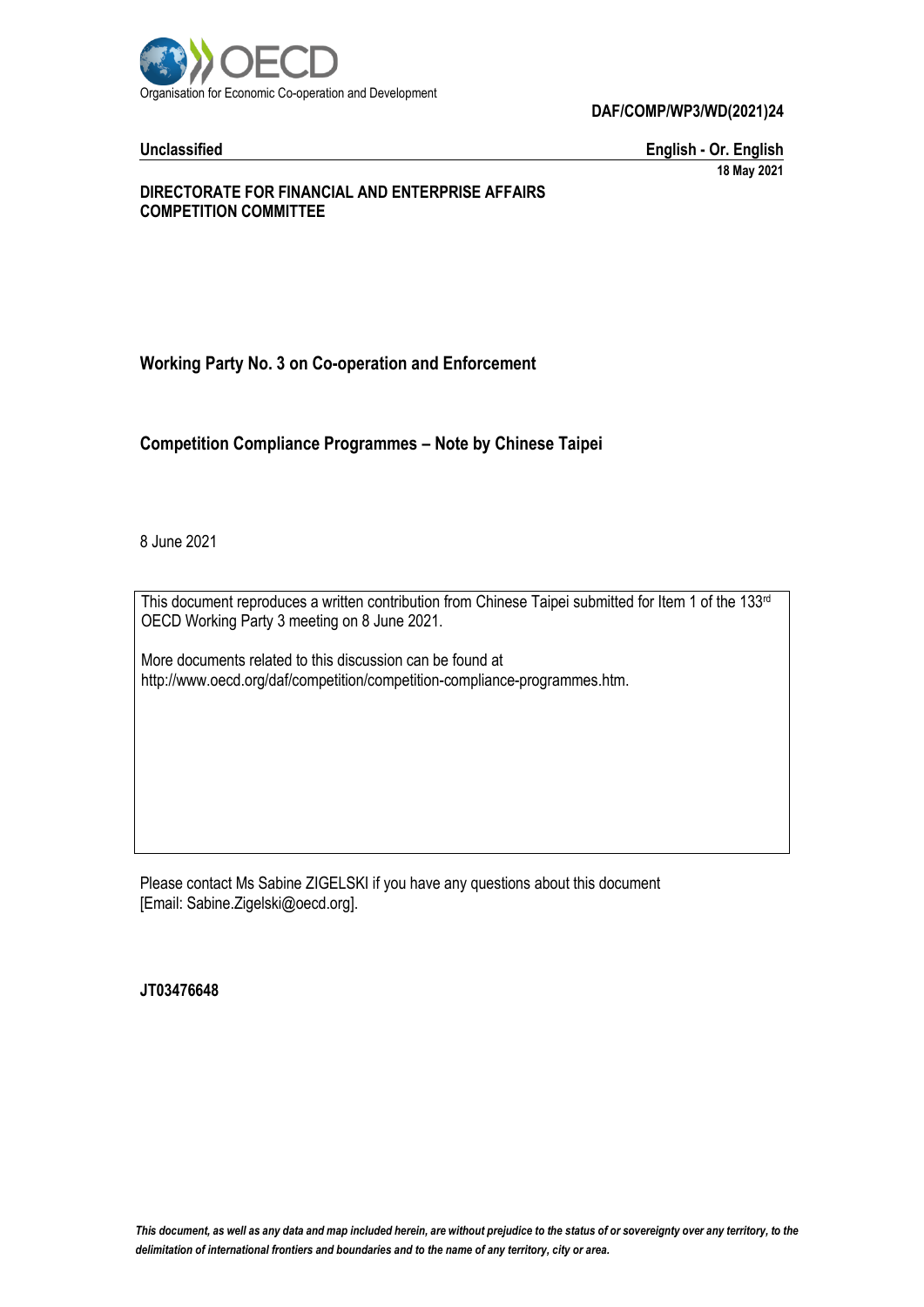# *Chinese Taipei*

1. This paper presents practical experiences of the Chinese Taipei Fair Trade Commission (hereinafter referred to as the "CTFTC") in implementing its competition compliance programmes and organizing compliance-related advocacy activities over the last decade. The end of this paper provides a summary of the measures adopted by the CTFTC to evaluate the effectiveness of the compliance programmes.

# **1. The purpose of competition compliance programmes**

2. To increase businesses' general knowledge of antitrust laws, and prevent domestic firms from unknowingly infringing foreign competition laws, since 2010 the CTFTC has taken a more proactive approach to foster businesses to develop their own internal competition compliance regimes, or consider competition compliance as part of their legal compliance systems. In addition to responding to inquires from private businesses, the CTFTC's initiatives on competition compliance aim to equip domestic firms with adequate knowledge of competition laws in Chinese Taipei and other jurisdictions in order to avoid any infringements and their potential losses. A "by-product" of the CTFTC's initiatives is that these programmes are conducive to the overall reputation of Chinese Taipei-based firms with a global presence as they are able to compete with their rivals in a legally compliant manner.

# **2. Elements of competition compliance programmes**

3. To achieve the above-mentioned purposes, the CTFTC published the "Guidance for Enterprises' Drafting of Antitrust Compliance Programmes" (the "Compliance Guidance") in 2011 and the "Code of Conduct for Antitrust Compliance of Enterprises" (the "Code of Conduct"). Since then, these two documents have featured in the agenda items of educational seminars and other advocacy activities hosted by the CTFTC.

4. The CTFTC has sent and handed out printed documents regarding the Compliance Guidance and the Code of Conduct to the top 500 companies and other businesses that participated in advocacy activities. The CTFTC also requested the National Federation of Industries and the General Chamber of Commerce to forward the information to their affiliated trade associations. Moreover, the information on competition compliance is available on the CTFTC's website and can be provided upon businesses' requests.

5. Since 2010, to meet the needs for global strategies of industries in Chinese Taipei and the knowledge required to ensure legal compliance across national borders, the CTFTC has planned and organized a series of advocacy activities with a focus on the competition laws in Chinese Taipei and other jurisdictions. The CTFTC invited antitrust experts from enforcement agencies and academia, as well as experts from the private sector, in particular, those companies that have been involved in antitrust litigations and those with comprehensive compliance programmes in place to share their experiences and insights with other businesses.

6. The CTFTC's competition compliance programmes have been delivered in various forms, such as international forums, educational workshops and seminars. Initially, international antitrust laws and competition litigation processes featured largely in the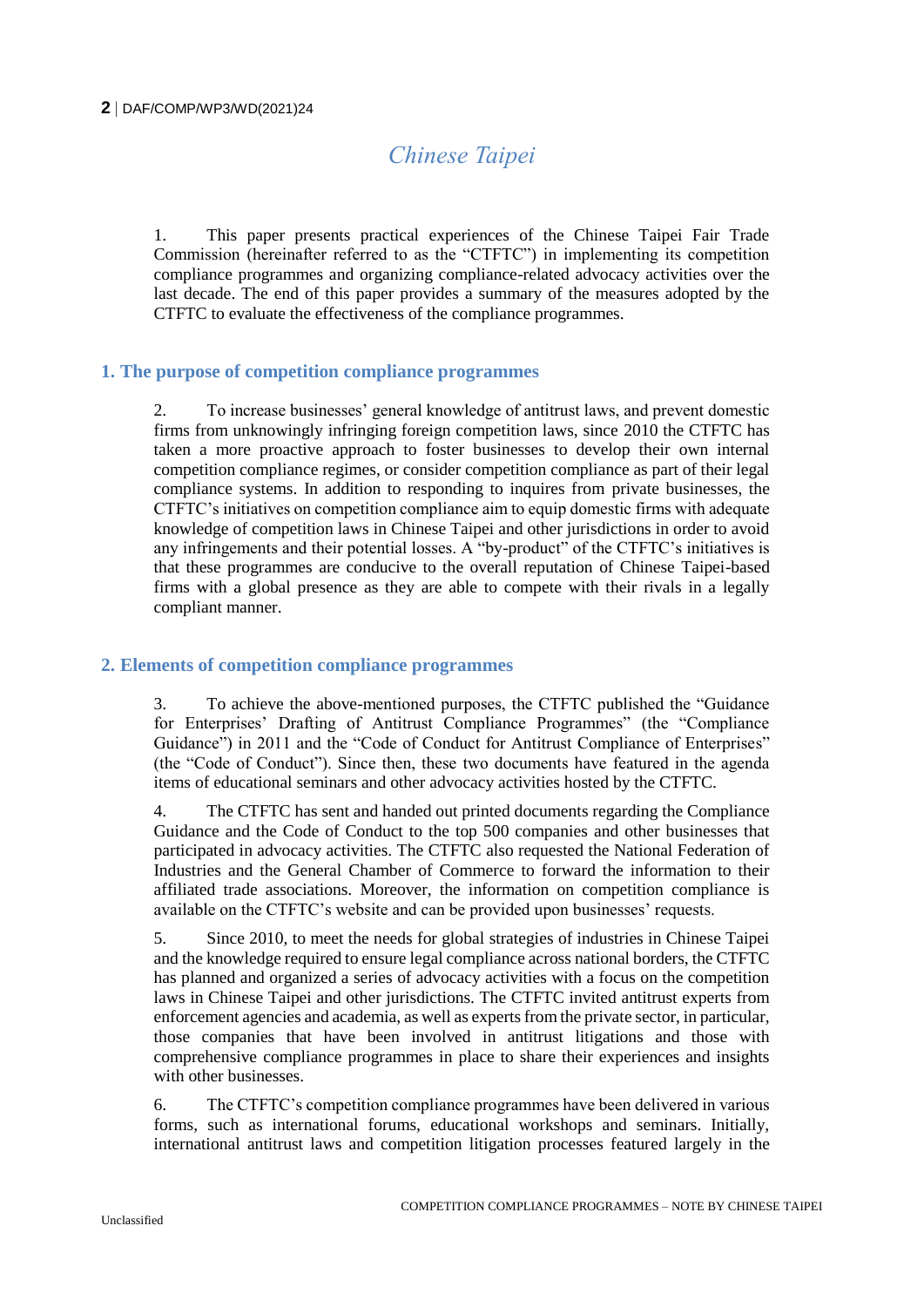CTFTC's compliance programmes. Companies in violation of competition laws overseas were invited to share the experience concerning antitrust risk, litigation, and to speak on the importance of corporate compliance and its implementation methods. The highestranking officers, such as Presidents and General Managers of the companies, were invited to deliver speeches in the events organized by the CTFTC. In addition, speakers from foreign competition enforcement agencies and legal professions were also invited to present their first-hand observations. Of these speakers, some were indeed in charge of investigating, prosecuting or defending the cases involving anticompetitive practices by firms based in Chinese Taipei. For example, the prosecutor responsible for the TFT-LCD cartel, and the legal counsel for DRAM price fixing were invited. Furthermore, external and internal experts, including the CTFTC's commissioners, who have expertise in foreign competition laws or legal proceedings, were invited to serve as speakers.

7. 19 seminars on international competition laws and corporate compliance have been held by the CTFTC since 2010. The CTFTC used tailored post-evaluation surveys to evaluate the effectiveness of each seminar. The survey results showed that at least 96% of respondents were satisfied with the seminar arrangements and the educational materials. In some seminars, the self-reported satisfaction scores were even 100%. In terms of the number of participants, each seminar had more than one hundred participants. The CTFTC received very positive feedback from most participants. In 2018, the number of the participants in the competition compliance campaign hit a record high of 203. The CTFTC sometimes organized additional seminars or increased their sizes of participation to provide businesses more opportunities to attend.

| Session        | Date           | Topic                                                                                                                                         |  |  |
|----------------|----------------|-----------------------------------------------------------------------------------------------------------------------------------------------|--|--|
|                | July 9, 2010   | Antitrust enforcement in key exporting industries (Electronics, Auto parts, Steel and<br>Petrochemical)                                       |  |  |
| $\overline{2}$ | Apr. 22, 2011  | International antitrust in critical and innovative industries                                                                                 |  |  |
| 3              | May 6, 2011    | International antitrust in critical and innovative industries                                                                                 |  |  |
| 4              | Sept. 19, 2011 | International antitrust enforcement in critical and innovative industries                                                                     |  |  |
| 5              | May 11, 2012   | Antitrust law and corporate compliance                                                                                                        |  |  |
| 6              | Aug. 3, 2012   | Antitrust law and corporate compliance                                                                                                        |  |  |
| 7              | Jan. 22, 2013  | Experience sharing of global antitrust compliance                                                                                             |  |  |
| 8              | July 9, 2013   | Antitrust law and corporate compliance                                                                                                        |  |  |
| 9              | Nov. 1, 2013   | Antitrust law and corporate compliance                                                                                                        |  |  |
| 10             | Nov. 14, 2013  | Antitrust litigation in the EU and the United States                                                                                          |  |  |
| 11             | Aug. 15, 2014  | Experience sharing of antitrust law and corporate compliance                                                                                  |  |  |
| 12             | Oct. 6, 2014   | Antitrust law and its enforcement in the United States                                                                                        |  |  |
| 13             | Dec. 4, 2015   | Antitrust litigation and corporate compliance                                                                                                 |  |  |
| 14             | Oct. 28, 2016  | Antitrust litigation and corporate compliance                                                                                                 |  |  |
| 15             | Mar. 27, 2017  | Advocacy for international antitrust compliance- competition law and its enforcement on<br>vertical restraints in the EU and Chinese Taipei   |  |  |
| 16             | Sept. 19, 2017 | Advocacy for international antitrust compliance–vertical restraints in competition law and<br>corporate compliance                            |  |  |
| 17             | July 27, 2018  | Advocacy for international antitrust compliance-the provisions of competition law against<br>anticompetitive conduct and corporate compliance |  |  |
| 18             | Sept. 2, 2019  | International antitrust and trade remedy regulations                                                                                          |  |  |
| 19             | Aug. 3, 2020   | Trends in international competition law enforcement and legal proceedings                                                                     |  |  |

#### **Table 1.**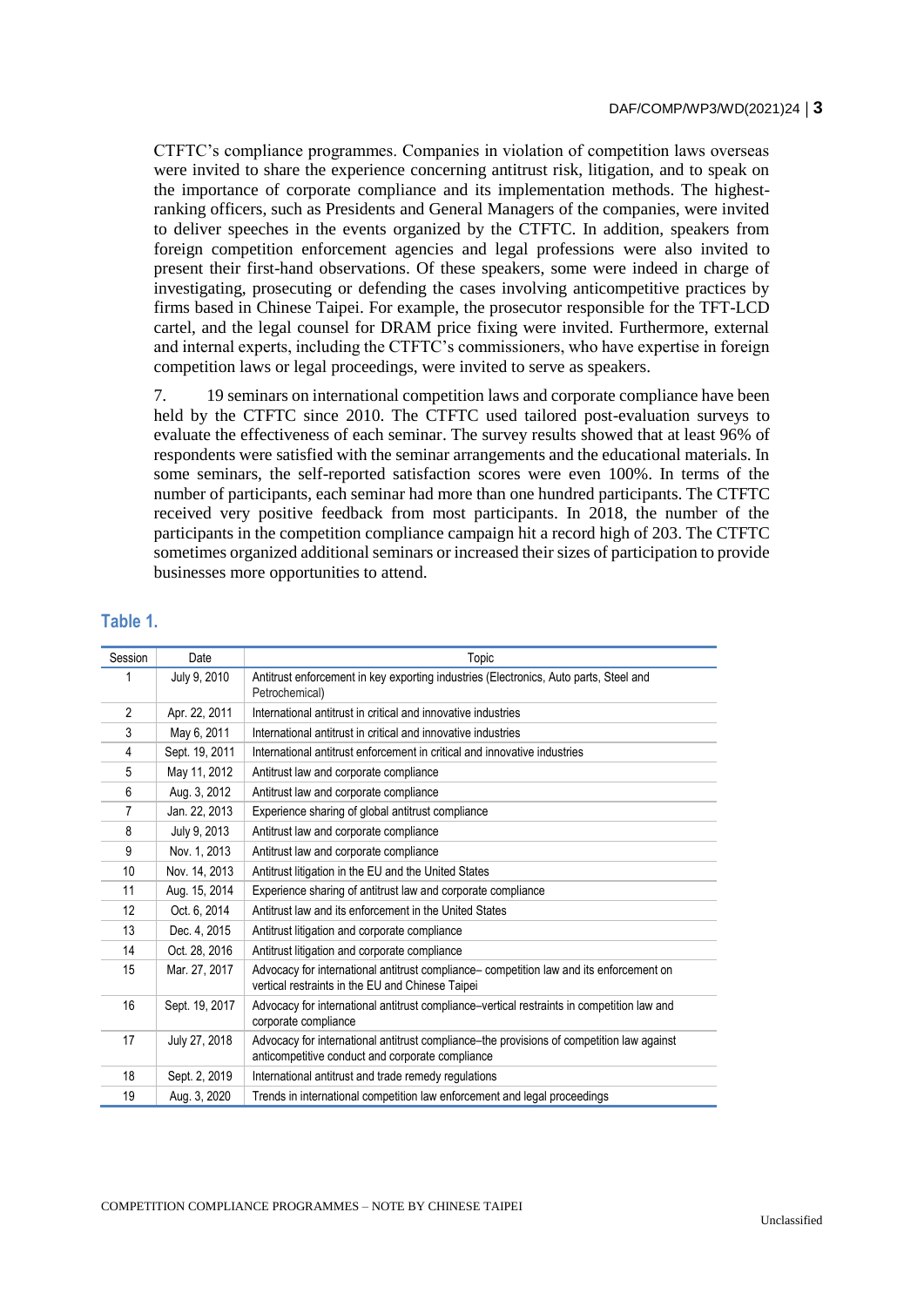#### **4** DAF/COMP/WP3/WD(2021)24

8. Customized legal education programmes and general telephone consultation services are available for businesses. As compliance needs may vary depending on business size and operational strategies, educational programs provided by the CTFTC are adapted for characteristics of specific businesses, their compliance costs and global deployments. Since the Compliance Guidance was published in 2011, the CTFTC has been invited to present on the Fair Trade Act (the FTA) and relevant guidelines on more than 80 occasions across a spectrum of industries. These include the high-tech sector, the aviation industry, the financial and insurance services sector, the transport industry, the petrochemical industry and the distribution industry. Telephone consultation services are also available in response to businesses' inquiries.

9. A dedicated section for antitrust compliance is on the CTFTC's website. To encourage a sustainable learning environment, the CTFTC created a dedicated section on its website where businesses can access resources on competition laws in different jurisdictions, as well as educational materials used in the seminars and forums and recorded files. All materials have been granted licenses from copyright owners, i.e. speakers. Businesses can freely use the information available and accessible on the indicated section "international antitrust laws and corporate compliance" for the purpose of internal education programmes or online learning. This section comprises two sub-sections - "online learning section" and "international antitrust laws".

# **3. Effectiveness evaluation of competition compliance programmes**

10. The CTFTC conducted surveys in 2012, 2016 and 2018 to get an understanding of whether the top 500 domestic firms adopted antitrust compliance programmes and how the programmes have been implemented. The survey results showed that the number of firms increased year by year, in which the firms have dedicated to implementing antitrust law compliance, setting up compliance units, holding internal educational trainings, as well as conducting internal control, auditing and notification mechanisms.

# **Table 2.**

| Compliance level                                                                                                                    | 2012         | 2016         | 2018          |
|-------------------------------------------------------------------------------------------------------------------------------------|--------------|--------------|---------------|
|                                                                                                                                     | (191 survey) | (241 survey  | $(213$ survey |
|                                                                                                                                     | respondents) | respondents) | respondents)  |
| The ratio of firms with specific rules on antitrust law                                                                             | 12%          | 15.02%       | 20.66%        |
| compliance to all survey respondents                                                                                                | $(23$ firms) | $(35$ firms) | $(44$ firms)  |
| The ratio of firms with a dedicated compliance unit to all                                                                          | 14.1%        | 21.08%       | 24.88%        |
| survey respondents                                                                                                                  | $(27$ firms) | $(47$ firms) | $(53$ firms)  |
| The ratio of firms with internal trainings to all survey                                                                            | 17.8%        | 21.58%       | 27.7%         |
| respondents                                                                                                                         | (34 firms)   | $(52$ firms) | $(59$ firms)  |
| The ratio of firms with a internal control mechanism to all                                                                         | 9.95%        | 15.77%       | 14.08%        |
| survey respondents                                                                                                                  | $(19$ firms) | $(38$ firms) | (30 firms)    |
| The ratio of firms that refer to the CTFTC's Compliance<br>Guidance to implement compliance programmes to all<br>survey respondents |              |              | 39%<br>irms)  |

11. Each survey was not completed by the same respondents. By comparing the respondents of each survey, there were a cumulative total of 80 firms that had developed specific rules on antitrust compliance, 107 firms that had established a dedicated compliance unit, and 118 firms that had provided compliance training for employees.